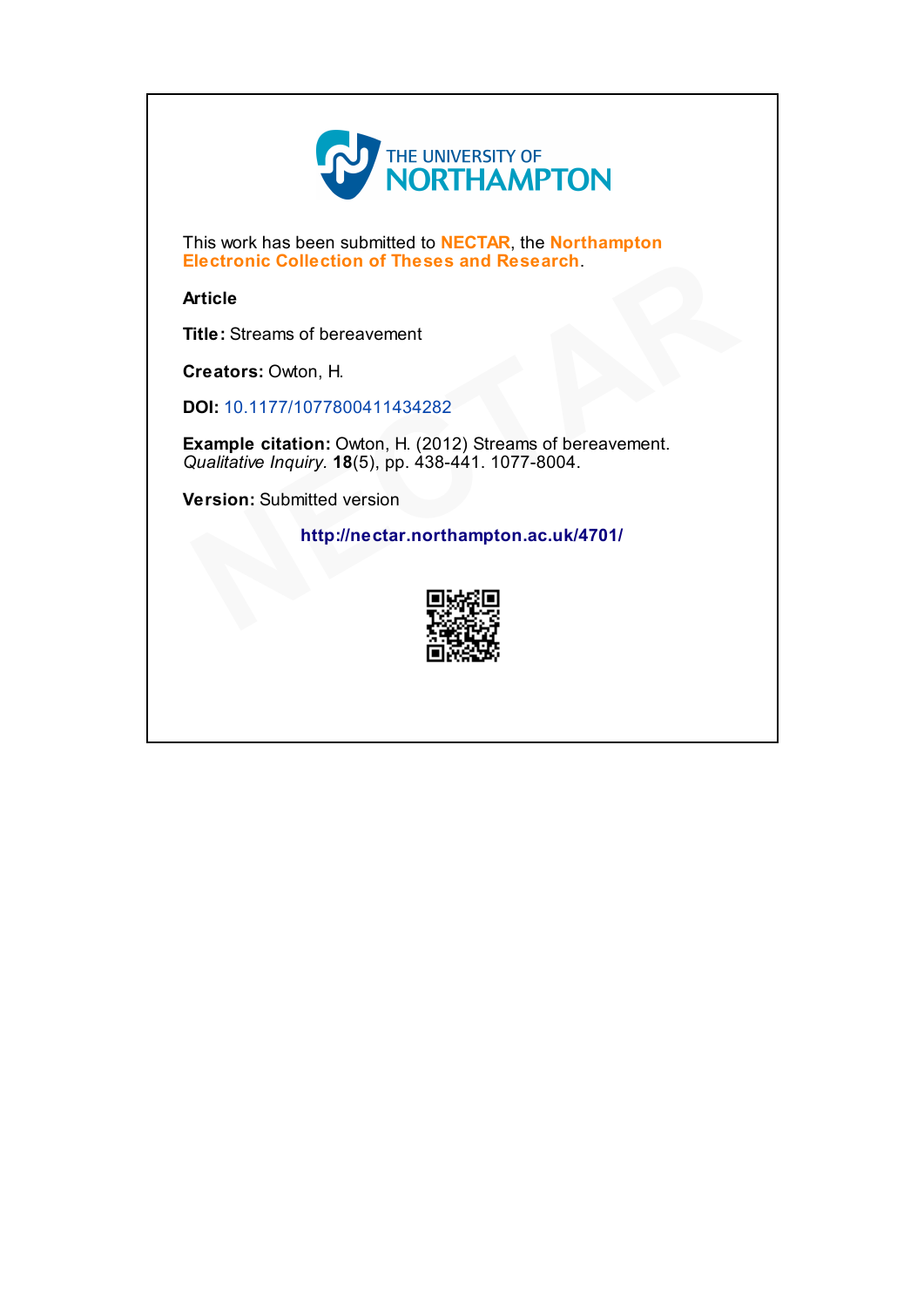# **Streams of Bereavement**

## **Helen Owton**

### **Abstract**

Qualitative Inquiry  $XX(X)$  1–4 © The Author(s) 2011 Reprints and permission: sagepub.com/journalsPermissions.nav DOI: 10.1177/1077800411434282 http://qix.sagepub.com



This article offers "streams of bereavement" narratives across time. The author seeks to present a multilayered voiced account through vignettes and poems about the loss of her father who died 20 years ago. This aims to address the complex and traumatizing nature of living with grief and the shifting and multifaceted ways a young bereaved daughter might try and make sense of such a loss. This article is in response to reading "Fathers and Sons: Bits and Pieces" and the call for more in-depth qualitative inquiries into parentally bereaved young people. These narratives are offered in the hope that humane connections are discovered that facilitate others to make sense of a similar life event.

### **Keywords**

father, daughter, bereavement, grief, narratives, vignettes, poems<sup>[AQ: 1]</sup>

Brewer and Sparkes (2011) highlight that "repressed emotions will find inappropriate outlets so it is best to 'let off steam' and not 'bottle things up'" (p. 290). The vignette, "The Seminar," that immediately follows shows how repressed emotions that build up over time can be particularly difficult to cope with. Then, what ensues is "That year"; a cluster of vignettes during which I picture the last time I see (and unknowingly say "goodbye" to) my own father. Finally, I offer a poem (a chat with my father) written 20 years later.

### *The Seminar*

On my way to a seminar, I walk through the physiology lab to get to the small and quiet qualitative room. I see Rachel looking relaxed, calm, and ready. There are crossovers between Rachel and me because her Dad died when she was 13 and my Dad<sup>1</sup> died when I was 11. The room fills up with PhD students and lecturers. Once we've all arrived she starts her presentation on children's bereavement.

I'm enjoying it until . . . she starts delving into the *personal* stories of particular children. I suddenly seem to start *feeling* really uncomfortable deep inside. She singles out one child, Emily. As Rachel talks about Emily, I imagine her standing in front of the wall that they're allowed to throw rocks at. Emily stays there long after the others, continuing to throw rocks at this wall to let out her anger. Her anger floods into my heart and I'm washed into the scene where it's me, a teenager, throwing rocks at the wall over, and over, and over . . . until I cannot bear the anger anymore. I feel my body hot and sweating as Rachel's voice carries me back into the room where I am sat surrounded by "academics."

### *I cannot cry, I cannot cry, I cannot cry!*

I keep telling myself this over, and over, and my body starts to panic more and more with sweats and fidgets. My clothes feel like they are suffocating me, strangling me. The build-up is too much. Tears burst and fall down my face uncontrollably. Rachel looks at me, and asks, "Are you ok?"

I nod but bury my head in my hands with disappointment in myself for allowing the emotion to show in front of everyone.

I was not ready for this.

Jane gets up and leads me out. As I pass Mike, I turn and shamefully blurt out, "I'm *so sorry*." I see Monica looking at me sympathetically through my degrading tears. She grasps my hand.

"It's *OK*," she kindly whispers.

"Yeah, you know, I also thought it was a sad story," Jane says outside standing distantly. But she is unaware of the resonating extent of my sadness. The crying has risen from some untouched, protected loss deep inside. Rachel comes out and gently takes my hand.

"Come on. Come back in because I'd really like you to hear the rest of the story," she suggests.

I nervously follow Rachel, shaking with exposed vulnerability inside. Everyone else looks so composed and so I focus on controlling the extent of my internal pain, which I do not want to reveal through my body. As I work on

University of Exeter, Exeter, UK

#### **Corresponding Author:**

Helen Owton, Sport and Health Sciences—College of Life and Environmental Sciences, University of Exeter, Exeter, EX1 2LU, UK Email: ho223@exeter.ac.uk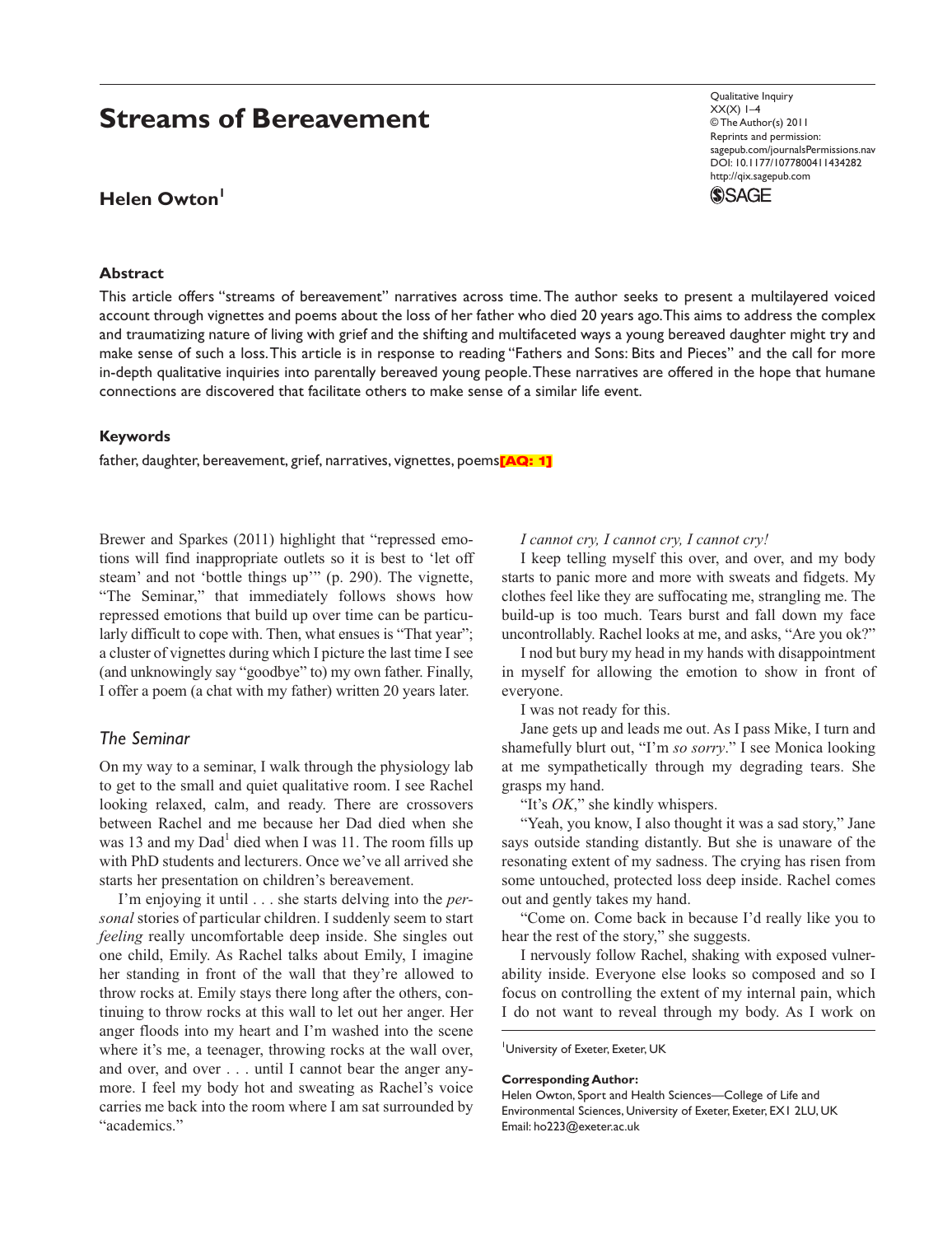suppressing more tears, I feel my chest choking, flinching and recoiling from the pain of the memories from "That year."

### **That Year**

*"I'll Miss You"*

I'm pretending to be asleep on our dark green velvety worn sofa in our lounge, known to us as "the garden room." It's that "bedtime" again. Mummy comes in and tries to wake me.

"Common Helen! Bedtime!" she says loudly.

"She's pretending!" dobs my big sis.

"Helen, Helen," she repeats, "Oh you're not really asleep!" she playfully exclaims. I lay as motionless as possible, still faking. I hear Mummy go back out and a few moments later Daddy comes in.

"Yes she's asleep!" says Mummy.

"Okay, I can carry her to bed," Daddy suggests, playing along.

It's such a rarity that Daddy gets involved, but only because he is so busy working in the hotel all the time. Recently, I've noticed how much Mummy's been worrying about Daddy: his weight and his red eyes. She's been getting them both to try and be healthier by eating salads. When Mummy was getting me to bed the other week, I was sitting on the toilet when Daddy comes into the bathroom. Mummy turns and says, "Well?"

Daddy replies, "Everything's fine!"

He smiles and they embrace with relief. Mummy cries a little.

"Oh that's such a relief!" she sobs. "And . . . they checked your eyes? Because they're just so red!"

"Yes, yes, don't worry," he calmly reassures her.

But, today, he comes to assist Mummy with the "bedtime" routine. He scoops up my skinny 11-year-old body and carries me out. His familiar smell of grease, gravy, and graft are closely wrapped around me. We make our way down the chilly tiled corridor towards "our flat." "Our flat" is where six of us, my older brother and two sisters, all squeeze in together. It is the back region of the hotel my Mummy and Daddy run, so it's full of busy bustle during the day and spooky squeaks and creepy creaks during the night. As we bump along the corridor, I hear Mummy and Daddy still joking and teasing me about whether I'm asleep or not. I'm determined to hold out and make it to the bed, but eventually I start to giggle.

"Ha ha! She's *not* asleep!" they exclaim as Daddy puts me down. Giggling away, the cold tiles compel my feet to quickly race to the door of "our flat" where there's warm carpet. But then Daddy says, "Aw, aren't you going to say goodnight? I won't see you again for aaaaaages!"

I remember that I have my summer horse-riding camp to go to tomorrow and stop, pause, smile, and exclaim, "Oh yeah!"

I race back toward him, giving him the biggest hugging squeeze my tiny body can master. My small arms barely fit round him, but he greets my grabber-squeezer hug with his big, safe, kind arms and holds me warmly for a few moments.

"I'll miss you!" he quietly whispers.

### *Why Is Mummy Here?*

One morning at the horse camp I'm suddenly woken by one of the instructors. "Your Mummy's here," she whispers as I hazily stir from my night's sleep. She starts helping me get dressed with a heavy serious look on her face.

"Oh! Why is my Mummy here?" I ask her joyfully, but she does not answer. I start thinking about what it could be and I suddenly realize!

"Oh *I* know what it is!" I declare smugly as she continues to get my shoes and socks on. "It must be the dentist!" *Yes, that must be it!* I convince myself. I chuckle knowingly to myself as she solemnly leads me to the caravan office and we walk up the steps to where my Mummy is sat with sobbing red eyes.

I wait, standing.

She looks up at me and cries, "Daddy's died."

### *Back to Camp*

"I think it's better if Helen goes back to horse camp," I hear someone say from the crowded circle, surrounding Mummy stooped in sorrow.

"Is that what you want to do Helen? Do you want to go back to horse camp?" Mummy sobs. I numbly nod miserably. Perhaps going back to horse camp will cheer me up. So the next day, my eldest sister drives me back to horse camp. As we pull up to the driveway, she asks me, "Are you *sure* you want to go back?" and I nod eagerly.

On my first lesson back, I'm on one of the slow horses and it's my turn to canter to the back of the line. The teacher says, "Ok, Helen. Your go next," so I start to prepare. As I do so, she announces to the rest of the class, "Helen's just lost her Dad, so let's spare a thought for her."

I'm shocked! As I hear this, tears well up and I kick my legs hard into the ribs of the horse, trotting to the back of the line, *wishing* she had never said that. Visions of my Daddy, struggling and fighting for breath as he choked at dinner, race through my head. I picture him grabbing his chest and then falling from the table as my Mummy desperately tries to resuscitate him. I imagine what it must have been like for my big sis who stood by watching as Mummy forgot to hold his nose when giving him the kiss of life. I anger at the *slowness* of the ambulance, which took too long to turn up and then finally arrived with the *wrong* equipment.

I keep kicking the horse as *hard* as I can. I get angry with Daddy for leaving us all without life insurance at 45, which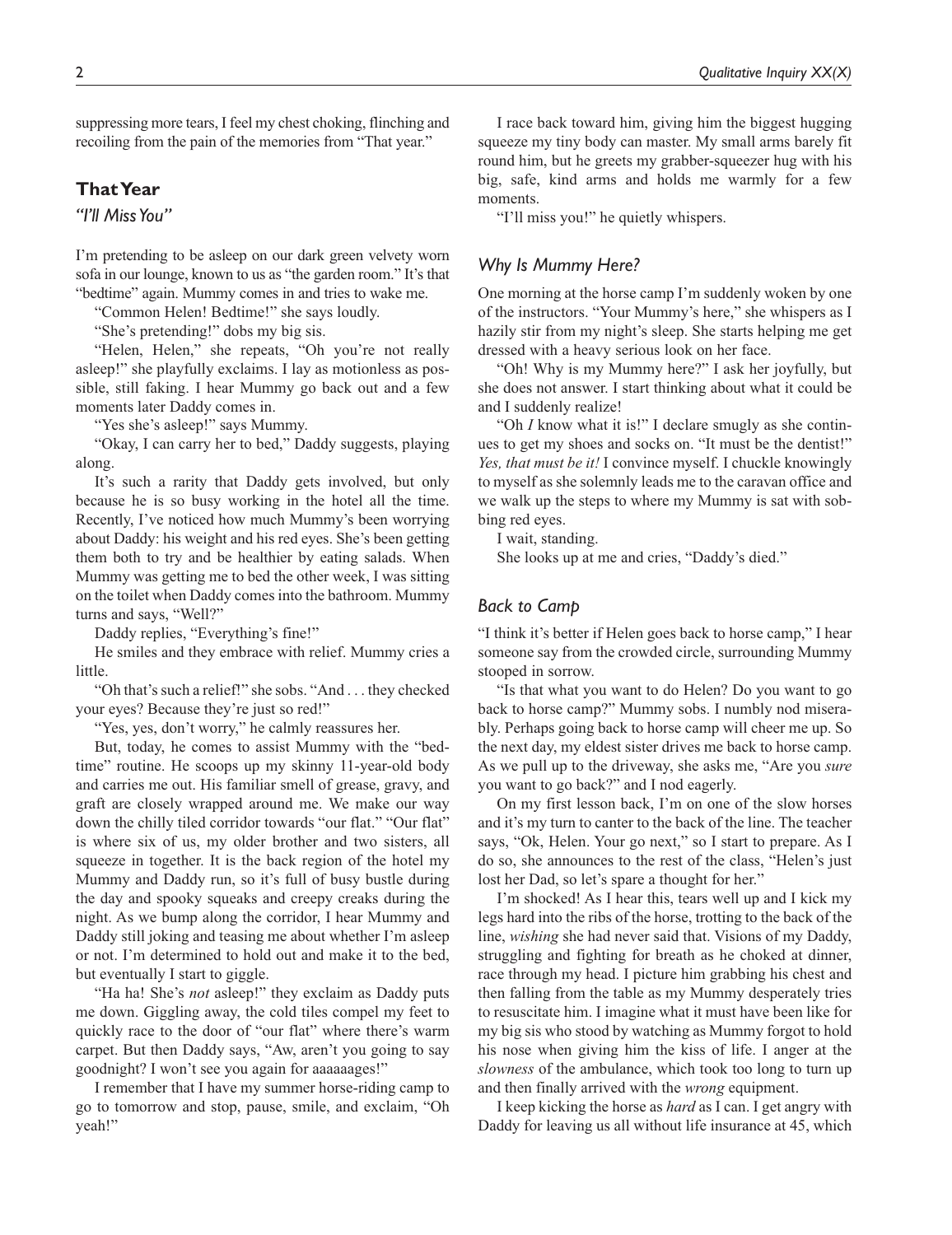is why Mummy's at home at her "wit's end," not knowing whether to sell the hotel that's been rotting into the ground.

*It's not fair! It's not fair!*

But . . . I cannot stop thinking about when he died and . . . I wasn't there. Maybe it didn't happen. He'd *never* leave us. Maybe he's still alive somewhere. I keep kicking and kicking and kicking and kicking all the way round wishing I could go faster and faster and faster and faster.

### *Everyone Wears Black*

"I'm not going to wear black!" Mummy declares all morning, "Everyone wears black!" I think about what I should wear. I don't know what I end up putting on, but at least I'm ready. I fall in with the rest of the crowd waiting for "the car." Mummy didn't want a Hearse. "The car" is *just* for "the family"—the five of us—Mummy, my eldest sister, my big brother, my big sis, and me. We dash across to the car park as "the car" arrives, and we all bundle into the back seats. Something is said in all the hurried commotion, which makes us all laugh and giggle. But Mummy warns us that "we shouldn't laugh." Immediately, our "good feelings" feel bad, and we all guiltily hush down.

"Well, maybe Daddy doesn't want us to be sad. He'd want us to laugh." I quietly suggest.

"Hmmm, yes," we all nod thoughtfully.

"Yes Helen, you know? You're quite right," Mummy tells me. I look up and see her looking down at me as she puts her hand on my knee and gives me a smile.

We pull away from the car park. It's a sunny day, and as soon as we arrive at the church, we all scurry down the path to prepare to walk through the mass of people waiting for "the mourning family." We're organized into a line before starting "the mourning walk."

We wait.

I look through the church porch and see a big hole of darkness. I don't know what awaits us. I shake with nervousness and keep looking at my family for reassurances, but everything is a blur. As I hear the organ playing, we're told to go in. Walking from the sunny fresh outdoors, I then feel the coldness of the church drifting through my flesh and bones. I fold my hands together in front of me letting my head hang to the floor. Sobbing and wobbling, I sneak a look up at the masses of people looking down at us *sadly*. I see a thousand words of upsetting sympathy written in their glistening eyes. I feel thrown into a pitiful flood, and pain hits me overwhelmingly with pathetic tears gushing uncontrollably as my head returns to the floor, avoiding the extra distress from others. We continue trooping on through the gazing mass of watchful, woeful eyes, before finally arriving at the front and sitting in our specially reserved pews. Wails of cries surround us as we try and sing along to the first hymn, beginning the long sad service of "goodbye."

At the end of the service, the pallbearers carry out the large long mahogany wooden box on their shoulders. We dutifully follow, heads down, quietly sobbing in a line. As we reach the outdoors, we stop outside the church and watch as they carry him off for the cremation. I tug on Mummy's jacket saying, "Mummy, Mummy, I want to see him."

She turns sharply, "Don't be silly!" she retorts, "Of course you don't."

But I do. I *do* want to see him. I want to check that he's in that box.

### *Getting a Dog*

I'm leading the black mongrel happily around the kennels on a cold autumn day. Mummy's decided that we can finally get a dog. We were burgled *again* a month ago so she wants an Alsatian to deter burglars, although she thinks it was an inside job. Mummy chats with the warden.

"He's called Scooby. We think he's a mix between a whippet and a Labrador," I hear the warden say. "He's only a few months old. He was born in August sometime, but we don't know the date." I suddenly get a warm sense. Daddy died in August. I wonder whether Scooby's been sent to look over us. I run over to Mummy with him and he trots alongside me.

"Can we get this one . . . pleeeease?"

"Hmmm, I did want to get an Alsatian," Mummy considers. "He looks like he'll lick burglars to death!"

"Aw, Mummy pleeeease?" I beg as I bend down and give him a cuddle and scruff his head. "We've gotta have him. Look, he's so sweet! I know he's the one!"

Mummy looks down at us thinking. She talks it over with the warden and chats with my brother-in-law about it. They walk around for a bit and Mummy comes back a while later.

"OK, yes, we'll get him," she declares. "It'll be good for you."

"Yessss!" I yell. "Thanks Mummy!" I give Scooby a squeeze, feeling his soft black fur on my face.

We get Scooby home, and he quickly settles, like part of the family. He stretches out on the floor next to us as we eat our dinner at the dining table and he slowly closes his eyes.

"Aw look at him!" my big sis says.

"He's making himself at home isn't he?" my brother comments. "What does he think this is—a hotel?!" We all laugh.

"He saw the sign on the way in!" Mummy jokes.

But I know why he's settled so quickly.

### *Bonfire Night*

"Yeah, her Dad died, in August," I overhear Lou whisper to her friend as I trundle quietly behind them awkwardly, watching them spy back at me. I wave the sparkler around